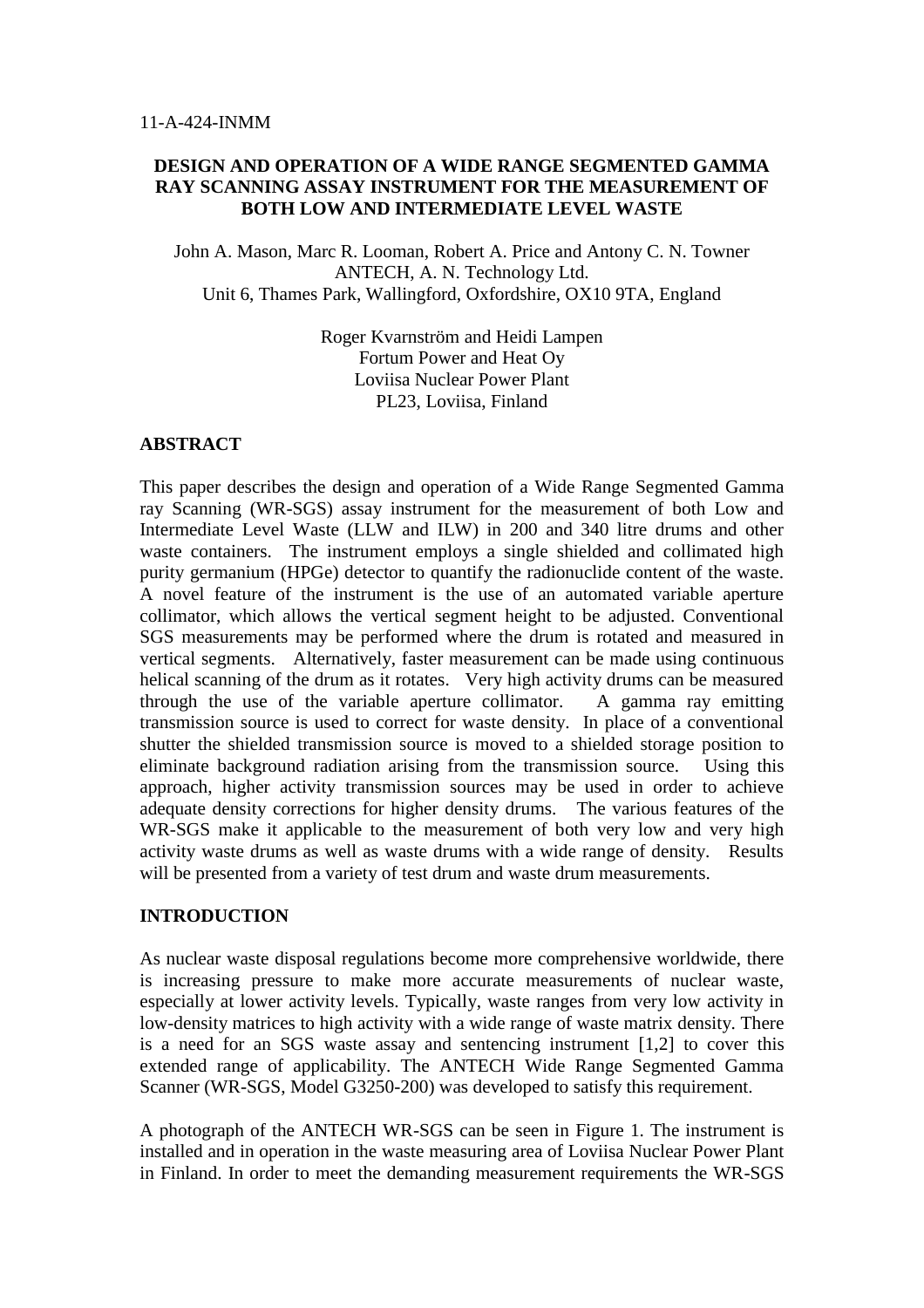incorporates several novel features. These include a variable aperture collimator (VAC), adjustable horizontal detector (FRONT and BACK) positions, a transmission source storage safe, and helical drum scanning. Other features include semi-automatic conveyor loading, an incorporated load cell for drum weight determination, and a solid state dose rate probe independent of the HPGe (High Purity Germanium) detector.

The system has been calibrated using point sources in matrices of differing density. As an SGS is designed to measure distributed sources, the calibration process has been modelled using the MCNP Monte Carlo simulation code [3]. In particular, the source distribution, collimation and detector crystal configuration have been included in the detailed MCNP modelling.

This paper describes features of the WR-SGS. Data is presented to demonstrate the performance of the instrument over a range of activity and matrix densities.



**Figure 1.** WR-SGS installed in the waste measurement room at Loviisa Nuclear Power Plant

# **NOVEL FEATURES OF THE WR-SGS**

#### *Variable Aperture Collimator*

Two features are critical to extending the range of applicability of the WR-SGS. The first of these is the variable aperture collimator. Figure 2 is a diagrammatic representation of the MCNP model showing the three-matrix calibration drum and the collimator and detector assembly. The variable aperture collimator can be seen in front of the detector crystal and lead shield. The VAC consists of front and rear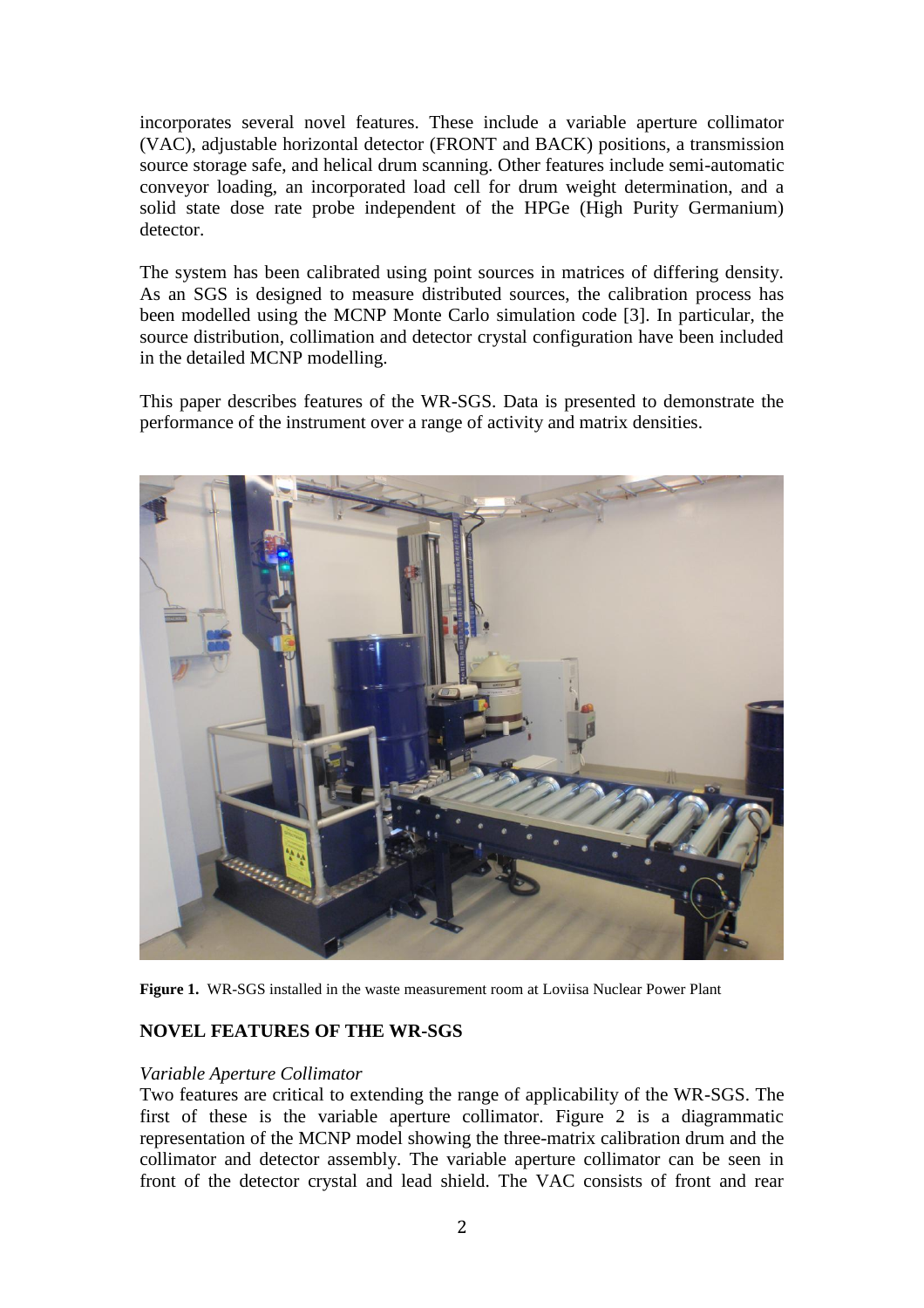tungsten plates, which move under motor control to change the size of the aperture opening. A diagram from the 3-D mechanical model can be seen in Figure 3.



**Figure 2.** Vertical section of the MCNP model. On the left there is the 3-matrix calibration-test drum. On the right the collimator and detector assembly is shown. The Variable Aperture Collimator (VAC) opening is set to 70 mm. The VAC is positioned in the lowest scan position. The detector is shown in the FRONT position (closest to the drum).



**Figure 3.** Variable Aperture Collimator (VAC)

Typically, three VAC openings are employed in routine operation: 70 mm, 14 mm and 3.5 mm. A separate calibration is required for each VAC aperture setting. However, it is possible to use different VAC aperture settings for transmission and emission measurements. In this way, a low-density drum can be measured with a strong transmission source using the 3.5 mm aperture and the emission measurement,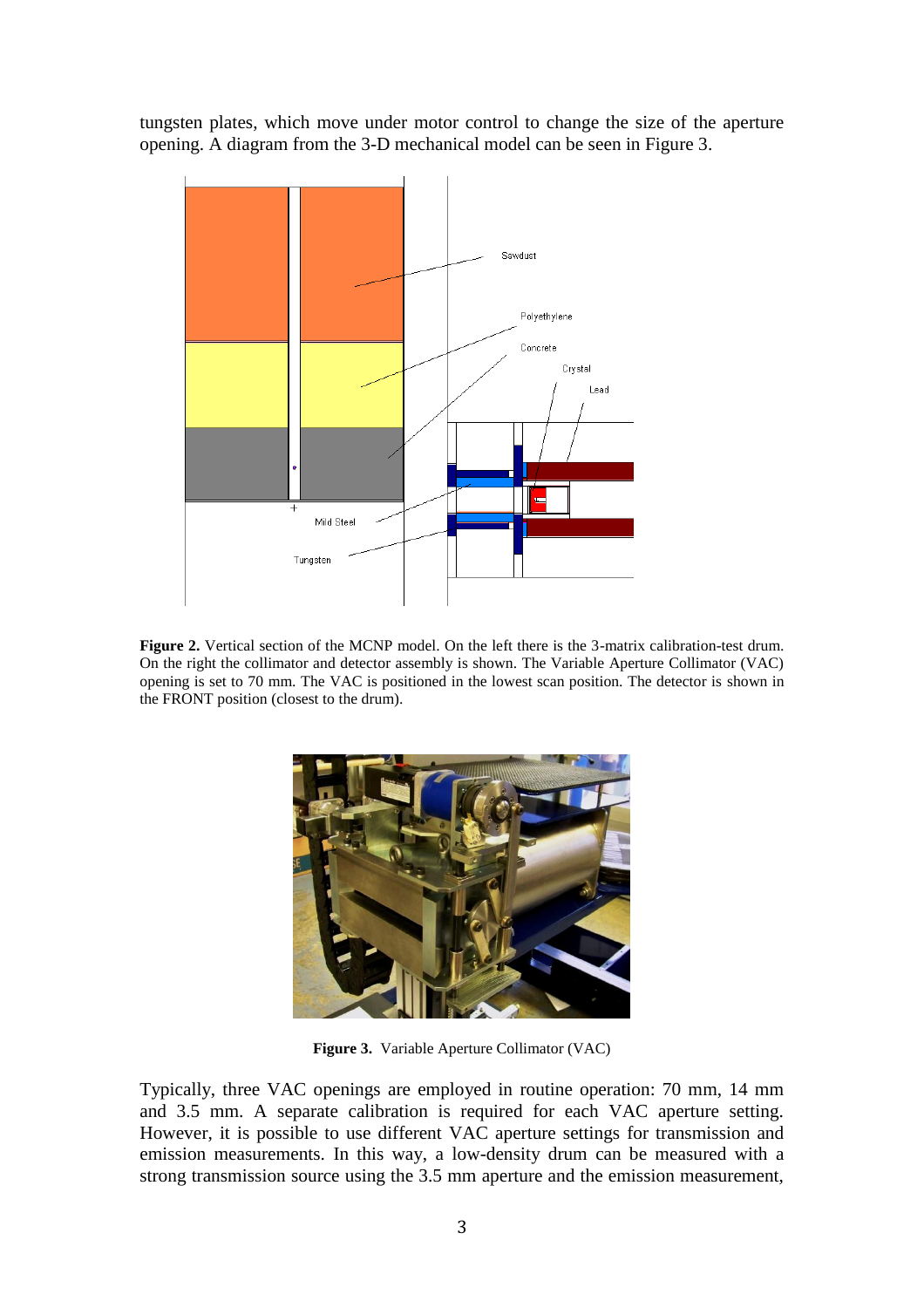where the drum activity is low, can be made with the 70 mm aperture. Alternatively, for very active drums, both transmission and emission measurements can be made with a smaller aperture. In this way, the range of applicable drum density and drum activity is extended. In operation, drum density is estimated using the weight measurement and overall drum activity is determined using the dose rate probe during a pre-scan measurement of the drum. This pre-scan information is then used to choose appropriate VAC apertures for both the transmission and emission measurements. Although the WR-SGS is normally operated in two-pass mode (separate transmission and emission measurements) it can also operate in one-pass mode (with a single combined transmission and emission measurement, where appropriate).

# *Transmission Source Safe*

The second novel feature is the transmission source safe. In order to make low activity measurements with the lowest possible background it is necessary to eliminate background radiation arising from the transmission source. This is because even with the use of a shutter mechanism, a strong transmission source will make a significant contribution to the radiation background. When the source in the WR-SGS is not in use it is removed to a lead and tungsten shielded storage position. The WR-SGS at Loviisa employs Eu-152 transmission sources with a total activity of 30 mCi (1.11 GBq). When the source is located in the shielded store or safe the HPGe detector is not able to see any gamma-rays from the higher energy peaks of the transmission source. This means that at the low activity end of the measurement range the unit is able to sentence waste to the exempt category. This feature, when used in combination with the VAC, allows a strong transmission source to be employed to measure the transmission through low and very high-density matrices. Figure 4 shows the tungsten shielded transmission source holder descending into the shielded storage safe. Note that in the event of a power failure or emergency stop the source returns to the source safe under gravity in a controlled manner.



**Figure 4.** Tungsten shielded transmission source descending into the transmission source safe.

# *Helical Scanning*

The WR-SGS can operate in conventional fixed-segment mode or in helical scanning mode for both emission and transmission measurements. In helical scanning mode the segment size is determined by a combination of the VAC aperture, the speed of scanning, and the data acquisition or data grab time for each spectrum measurement.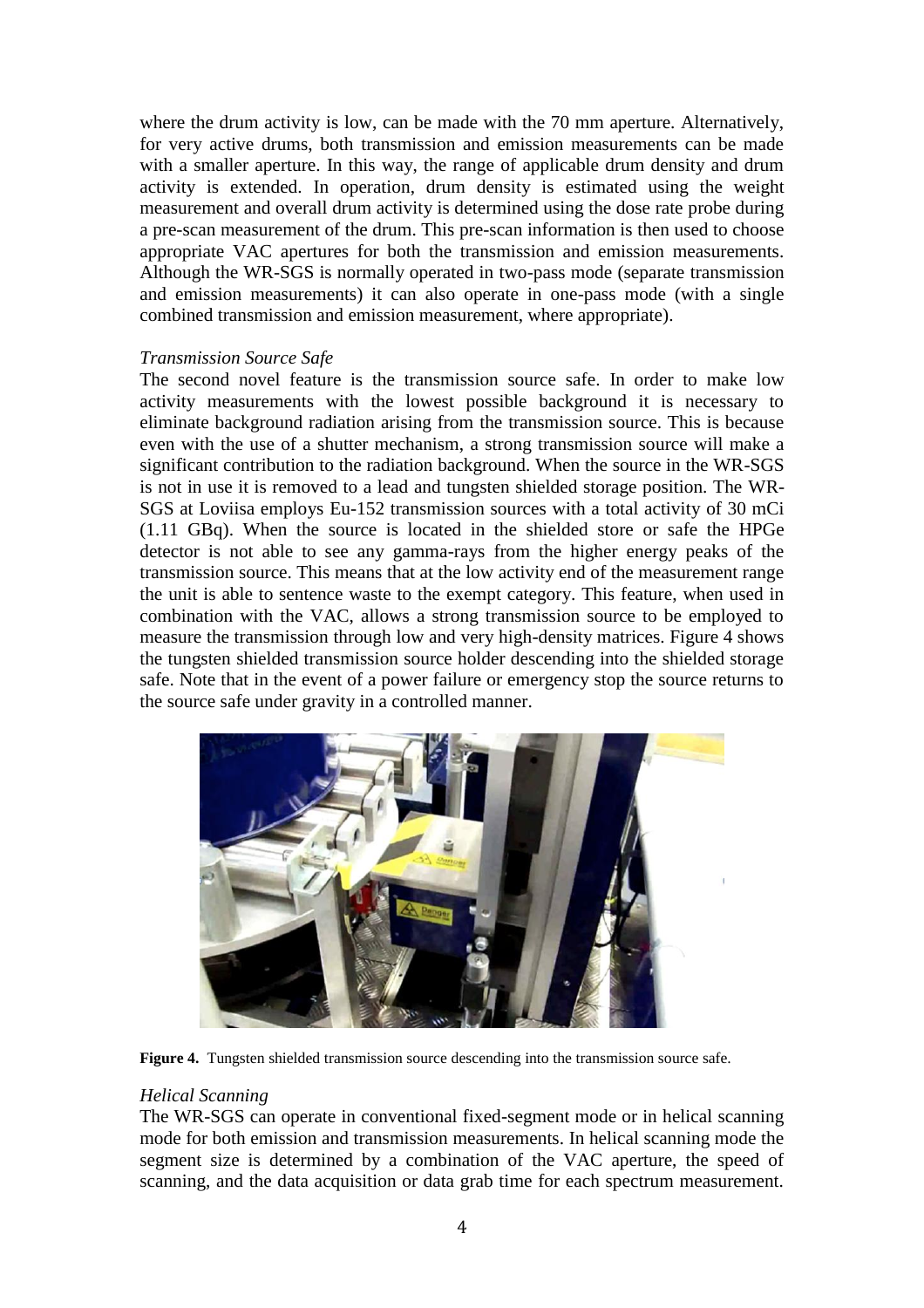As with conventional SGS operation, each segment must correspond to a number of complete drum revolutions; typically this is two or four revolutions per helical scanned segment. The helical scanning process produces results, which are entirely equivalent to those obtained from fixed scanning. It does, however, have the advantage of a reduced measurement time as data is acquired while the detector is in motion. For successful helical scanning attention must be paid to ensure that microphonic noise in the detector is minimised.

### *Forward and rear detector positions*

Another simple feature that extends the measurement range to higher dose rate drums involves the physical movement of the detector and scanning assembly from a forward (FRONT) to a rear (BACK) position. This facility is employed when the dose rates are sufficiently high to result in high HPGe detector dead time even with the small 3.5 mm collimator aperture.

# **VALIDATION OF THE MONTE CARLO SIMULATION**

The WR-SGS has been calibrated and its performance assessed using point sources. In reality, Segmented Gamma Scanners are designed to measure distributed sources. In order to validate the use of point sources for calibration and testing, the point source measurements have been simulated using the MCNP code. This process involves simulating not only the geometry and position of the point sources but also the collimator shield and the detector crystal. Figure 5 is a plot of the measured and simulated detection efficiency of the system using a calibrated Eu-152 source in an empty drum (void matrix). The experimental efficiency data is obtained by dividing the measured net peak area of the main Eu-152 gamma ray peaks by the number of photons emitted per second for each peak. The experimental and simulated data is in very good agreement, as can be seen in Figure 5.

A calibration test drum with three regions of different density was constructed to facilitate testing in different matrices. The three matrices represented in the drum are sawdust (nominal density 0.15), polyethylene (nominal density 0.811) and concrete (nominal density 2.323). Detection efficiency measurements have been made in each of these three matrices and compared with simulated data in Figures 6, 7 and 8. It can be seen that the measured and simulated data is in very good agreement for these measurements.

In order to confirm that the simulated data is correct a comparison between measured and simulated data for point source detection efficiency measurements is presented in Table 1. This has been done for the three different matrices employed for measurement validation. Point source measurements in sawdust, polyethylene and concrete matrices are included in the table with the source positioned in three radial locations: 0 radius, 2/3 radius and on the periphery of the drum at 1 radius. Table 1 includes the ratio of the simulated to measured efficiencies. The measured and simulated data is in good agreement, with the exception of the peripheral position measurements in polyethylene. These slightly poorer results can be attributed to the fact that the polyethylene matrix density was not uniform with a lower density in the outer regions. This effect was not captured in the MCNP modelling.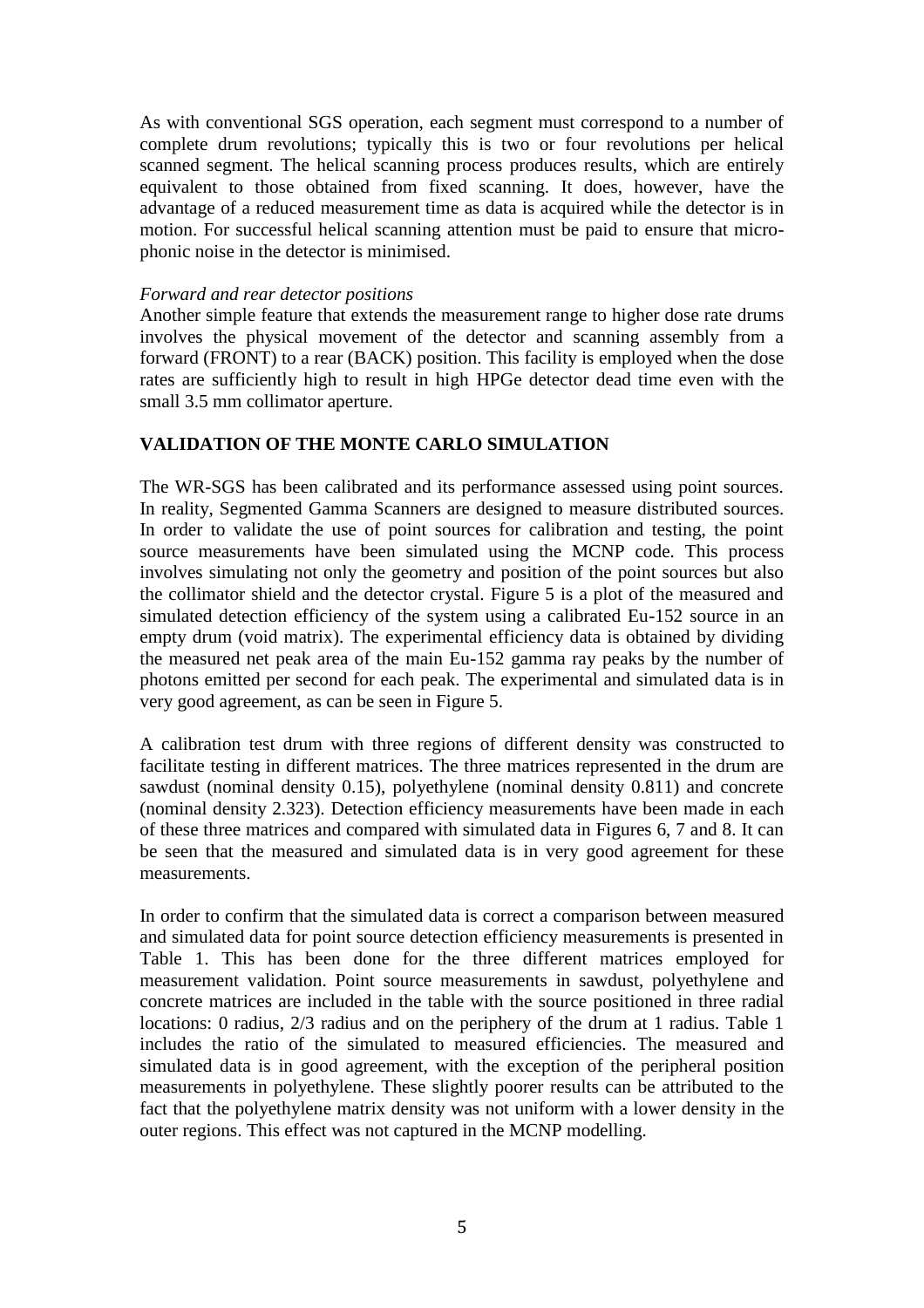



**Figure 5.** Experimental and simulated detection efficiency as a function of photon energy. The experimental data points are obtained by dividing the measured net peak area of the main Eu-152 peaks by the number of photons emitted per second for each peak. The Eu-152 source was placed centrally and at the mid height of a void drum. Helical scanning was selected for this particular scan, and the results are given for the seventh layer (the detector moved from 406.2 to 473.9 mm while the drum was rotated twice). The collimator opening was set to 70 mm and the detector pillar was positioned in the Front position. Due to the central radial position, it was not necessary to include drum rotation in the simulation. It was sufficient to calculate the efficiency at various heights to obtain the final result by averaging. The results of a quadratic fit are also given.



**Figure 6.** Detection efficiency for 64-segment discrete scan with the Cs-137 source (SI464) placed at the centre of the sawdust matrix.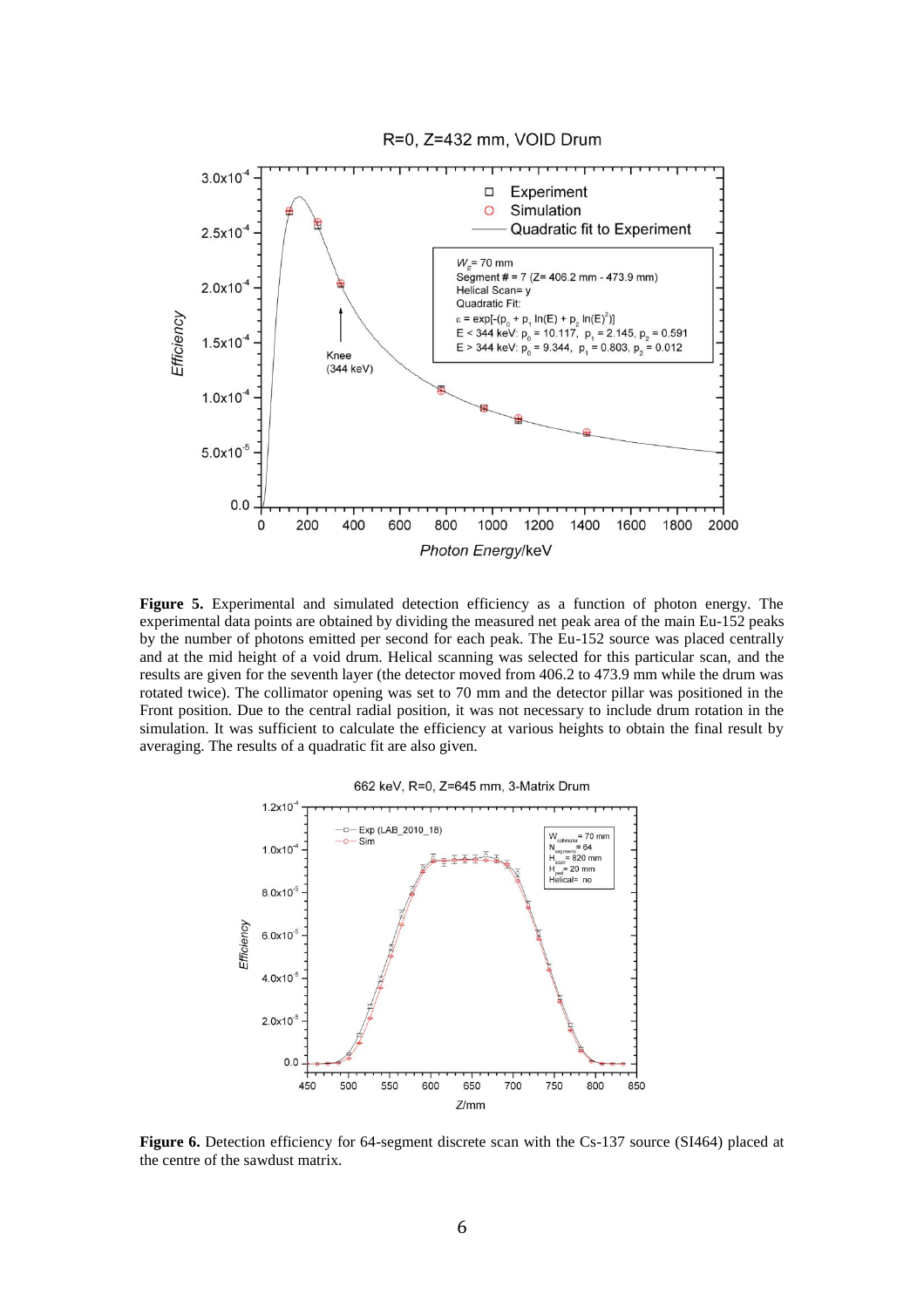

Figure 7. Detection efficiency for 64-segment discrete scan with the Cs-137 source (SI464) placed at the centre of the Polyethylene matrix.



**Figure 8.** Detection efficiency for 64-segment discrete scan with the Co-60 source (SI461) placed at the centre of the concrete matrix.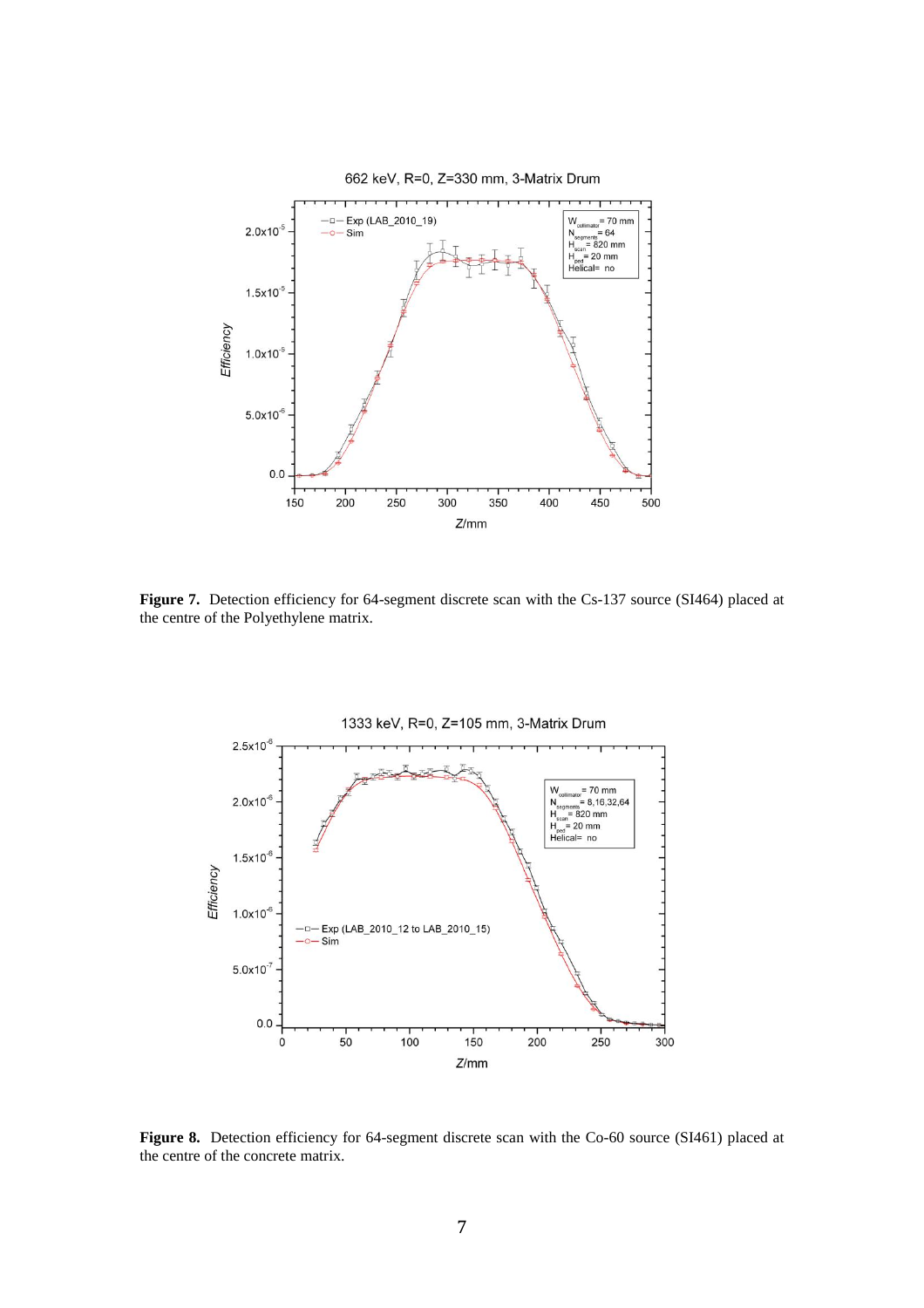| ID  | <b>Matrix</b> | <b>Number</b><br>of<br><b>Segments</b><br>$N_{s}$ | <b>Source</b>  |                                                       |              | <b>Simulated Efficiency</b> | $\varepsilon_{Sim}$ | <b>Measured Efficiency</b><br>$\boldsymbol{\mathcal{E}}_{Exp}$ | $\epsilon_{\text{Sim}}/\epsilon_{\text{Exp}}$ |       |              |
|-----|---------------|---------------------------------------------------|----------------|-------------------------------------------------------|--------------|-----------------------------|---------------------|----------------------------------------------------------------|-----------------------------------------------|-------|--------------|
|     |               |                                                   | <b>Nuclide</b> | <b>Reference</b><br><b>Activity</b><br>$A_{ref}$ (Bq) | Pos.         | Value                       | <b>Error</b>        | Value                                                          | <b>Error</b>                                  | Value | <b>Error</b> |
| 40  | Sawdust       | 13                                                | $Co-60$        | $3.64E + 04$                                          | $\theta$     | 1.45E-05                    | 1.68E-08            | 1.54E-05                                                       | 1.56E-06                                      | 0.94  | 0.10         |
| 44  | Sawdust       | 13                                                | $Cs-137$       | $6.96E + 05$                                          | $\Omega$     | 2.23E-05                    | 2.09E-08            | $2.22E - 0.5$                                                  | 7.30E-07                                      | 1.00  | 0.03         |
| 98  | Sawdust       | 8                                                 | $Co-60$        | $3.64E + 04$                                          | $^{2}/_{3}R$ | 1.44E-05                    | 6.93E-09            | 1.35E-05                                                       | 1.43E-06                                      | 1.07  | 0.11         |
| 112 | Sawdust       | 8                                                 | $Cs-137$       | $6.96E + 05$                                          | $^{2}/_{3}R$ | 2.23E-05                    | 8.46E-09            | 2.27E-05                                                       | 4.51E-07                                      | 0.98  | 0.02         |
| 99  | Sawdust       | 8                                                 | $Co-60$        | $3.64E + 04$                                          | $\mathbb{R}$ | 1.42E-05                    | 6.86E-09            | 1.36E-05                                                       | 1.58E-06                                      | 1.04  | 0.12         |
| 51  | Sawdust       | 13                                                | $Cs-137$       | $6.96E + 05$                                          | R            | 2.19E-05                    | 8.42E-09            | 2.24E-05                                                       | 4.54E-07                                      | 0.98  | 0.02         |
| 63  | PE            | 13                                                | $Co-60$        | $3.17E + 07$                                          | $\Omega$     | 4.31E-06                    | 1.21E-08            | 4.36E-06                                                       | 4.28E-08                                      | 0.99  | 0.01         |
| 46  | PE            | 13                                                | $Cs-137$       | $6.96E + 0.5$                                         | $\Omega$     | 4.09E-06                    | 1.18E-08            | 3.97E-06                                                       | 1.93E-07                                      | 1.03  | 0.05         |
| 62  | PE            | 13                                                | $Co-60$        | $3.64E + 04$                                          | $^{2}/_{3}R$ | 6.25E-06                    | 5.93E-09            | 6.57E-06                                                       | 1.10E-06                                      | 0.95  | 0.17         |
| 103 | PE            | 8                                                 | $Co-60$        | $3.64E + 04$                                          | $\mathbb{R}$ | 8.04E-06                    | 6.65E-09            | 9.57E-06                                                       | 1.25E-06                                      | 0.84  | 0.13         |
| 116 | PE            | 8                                                 | $Cs-137$       | $6.96E + 05$                                          | $\mathbb{R}$ | 1.11E-05                    | 7.75E-09            | 1.25E-05                                                       | 3.35E-07                                      | 0.89  | 0.03         |
| 67  | Concrete      | 13                                                | $Co-60$        | $3.17E + 07$                                          | $\theta$     | 4.86E-07                    | 4.06E-09            | 5.31E-07                                                       | 1.07E-08                                      | 0.91  | 0.02         |
| 118 | Concrete      | 8                                                 | $Cs-137$       | $6.96E + 0.5$                                         | $^{2}/_{3}R$ | 2.07E-06                    | 3.41E-09            | 2.15E-06                                                       | 8.83E-08                                      | 0.96  | 0.04         |
| 119 | Concrete      | 8                                                 | $Cs-137$       | $6.96E + 05$                                          | $\mathbb{R}$ | 6.78E-06                    | 6.08E-09            | 7.15E-06                                                       | 2.53E-07                                      | 0.95  | 0.04         |

**Table 1.** For each SGS scan executed at the Loviisa Power Plant, with unique experiment ID, the measured and simulated average detection efficiencies are given. The set-up parameters of the scans are: the emission scan collimator opening (70 mm), the number of segments,  $N_s$ , the scan height (820 mm), the pedestal height (20 mm), the detector position (Front) and the number of rotations per segment (2). The source with source Reference Activity, A<sub>ref</sub>, is placed at mid-height of the layer of interest of the 3-Matrix drum and at the indicated radial position  $(0, \frac{2}{3}R)$  and R). The tabulated errors are all for 2 sigma uncertainty. The ratio between the simulated and experimental efficiencies is also given.

#### **MEASUREMENTS OF SIMULATED MATRICES**

The 220-litre calibration test drum has been employed to make a number of measurements with both cobalt and caesium sources of different strengths and in different radial positions around the drum. With these measurements, where point sources are used to simulate distributed sources, the measured activity is corrected based on correction factors determined by an MCNP analysis.

The results of a series of WR-SGS measurements conducted at Loviisa NPP in 2010 are given for a variety of Matrices (Sawdust, Polyethylene and Concrete) and the results are presented in Table 2. The tabulated data includes detector pillar position *P* (either F for Front or B for Back), and collimator opening settings  $w_E$  for Emission scan and  $w_T$  for transmission scan. The point sources with known reference activity, *Aref*, were positioned in one of the three source tubes located at the following radial positions: centre (0), two-thirds of radius  $(^2/3R)$  or full radius (R). During the prescan the Average and Peak Dose Rates are measured (only the peak dose rate is reported in the table). The transmission, *T*, for the actual matrix is given in percent. Note that in the analysis a volume source is assumed, however, the measurements are executed with a point source. The factor *CPV* is used to calculate the apparent activity of a volume source with the same activity of a point source placed at a given radial position. After applying the correction factor the Corrected Activity, *Acor*, is obtained. Finally, this Corrected Activity is compared to the Reference Activity and the relative measurement error is also given.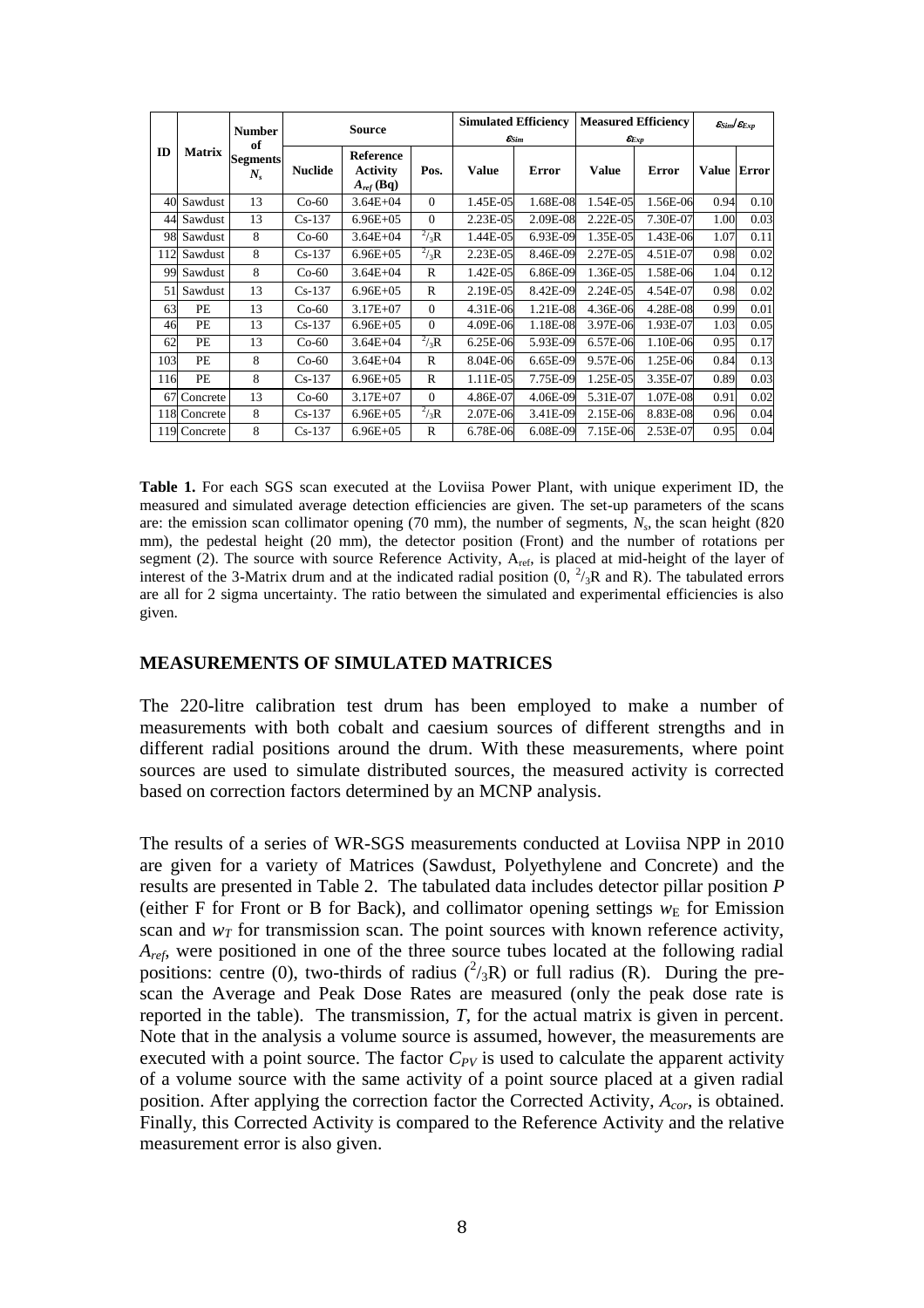| ID  | <b>Matrix</b>  | $\mathbf{P}$   | <b>Collimator</b><br>width(mm) |       | <b>Source</b>  |                                                |                | Peak<br>Dose            | $\boldsymbol{r}$ | <b>Measured Activity (Bq)</b> |                          |          | <b>Corrected</b>                  | $A_{\text{cor}}/A_{\text{ref}}$ |       |
|-----|----------------|----------------|--------------------------------|-------|----------------|------------------------------------------------|----------------|-------------------------|------------------|-------------------------------|--------------------------|----------|-----------------------------------|---------------------------------|-------|
|     |                |                | $W_E$                          | $w_T$ | <b>Nuclide</b> | Reference<br><b>Activity</b><br>$A_{ref}$ (Bq) | Pos.           | Rate<br>(micro-<br>Sv/h | $\frac{0}{0}$    | <b>Value</b>                  | Error                    | $C_{PV}$ | <b>Activity</b><br>$A_{cor}$ (Bq) | <b>Value</b>                    | Error |
|     | 40 Sawdust F   |                | 70                             | 3.5   | $Co-60$        | $3.64E + 04$                                   | $\Omega$       | 0.3                     | 65               | $3.73E + 04$                  | $1.31E + 03$             |          | $0.95$ 3.53E+04                   | 0.97                            | 0.04  |
|     | 98 Sawdust F   |                | 70                             | 14    | $Co-60$        | 3.64E+04 $^{2}/_{3}R$                          |                | 0.2                     | 68               |                               | $3.34E+04$ 1.21E+03      |          | $0.95$ 3.17E+04                   | 0.87                            | 0.04  |
| 99  | Sawdust F      |                | 70                             | 14    | $Co-60$        | $3.64E + 04$                                   | $\mathbb{R}$   | 0.0                     | 66               | $3.48E + 04$                  | $1.23E + 03$             | 0.97     | $3.37E + 04$                      | 0.93                            | 0.04  |
| 44  | Sawdust F      |                | 70                             | 3.5   | $Cs-137$       | $6.96E + 05$                                   | $\Omega$       | 0.2                     | 64               | $6.80E + 0.5$                 | $6.79E + 03$             | 0.98     | $6.64E + 05$                      | 0.95                            | 0.01  |
| 112 | Sawdust F      |                | 70                             | 14    | $Cs-137$       | $6.96E + 0.5$                                  | $^{2}/_{3}R$   | 0.1                     | 67               | $6.49E + 05$                  | $6.46E + 03$             | 0.98     | $6.33E + 0.5$                     | 0.91                            | 0.01  |
| 51  | Sawdust F      |                | 70                             | 14    | $Cs-137$       | $6.96E + 05$                                   | $\mathbb{R}$   | 0.2                     | 66               | $6.75E + 0.5$                 | $6.72E + 03$             | 0.99     | $6.69E + 05$                      | 0.96                            | 0.01  |
| 75  | Sawdust B      |                | 14                             | 14    | $Co-60$        | $3.17E + 07$                                   | $\Omega$       | 55.3                    | 59               | $3.24E + 07$                  | $1.52E + 0.5$            | 0.90     | $2.92E+07$                        | 0.92                            | 0.00  |
| 63  | PE             | F              | 70                             | 14    | $Co-60$        | $3.17E + 07$                                   | $\Omega$       | 29.4                    | 7.9              | $2.11E + 07$                  | $6.98E + 04$             |          | $1.38$ 2.91E+07                   | 0.92                            | 0.00  |
| 62  | PE             | $\overline{F}$ | 70                             | 14    | $Co-60$        | 3.64E+04 $^{2}/_{3}R$                          |                | 0.3                     | 12               | $3.46E + 04$                  | $1.85E + 03$             | 0.95     | $3.29E + 04$                      | 0.90                            | 0.05  |
| 103 | PE             | $\overline{F}$ | 70                             | 14    | $Co-60$        | $3.64E + 04$                                   | R              | 0.2                     | 7.3              | $4.47E + 04$                  | 2.07E+03 0.74            |          | $3.31E + 04$                      | 0.91                            | 0.05  |
| 81  | PE             | $\overline{B}$ | 14                             | 14    | $Cs-137$       | $6.96E + 0.5$                                  | $^{2}/_{3}R$   | 0.2                     | 6.3              | $7.01E + 05$                  | $4.15E + 04$             | 1.06     | $7.43E + 05$                      | 1.07                            | 0.06  |
| 77  | PE             | B              | 3.5                            | 3.5   | $Co-60$        | $3.17E + 07$                                   | $^{2}/_{3}R$   | 165.0                   | 8.6              | $3.63E + 07$                  | $2.89E + 05$             | 0.91     | $3.30E + 07$                      | 1.04                            | 0.01  |
| 67  | Concrete F     |                | 70                             | 70    | $Co-60$        | $3.17E + 07$                                   | $\Omega$       |                         | 5.70.11          | $6.05E + 06$                  | 4.77E+04 5.44            |          | $3.29E + 07$                      | 1.04                            | 0.01  |
|     | 118 Concrete F |                | 70                             | 14    | $Cs-137$       | $6.96E + 0.5$                                  | $^{2}/_{3}R$   |                         | 0.20.57          | $5.22E + 0.5$                 | $1.77E + 04$             | 1.55     | $8.08E + 0.5$                     | 1.16                            | 0.03  |
|     | 119 Concrete F |                | 70                             | 14    | $Cs-137$       | $6.96E + 0.5$                                  | $\mathbf{R}$   |                         | 0.40.54          | $1.72E + 06$                  | $3.24E + 04$             | 0.47     | $8.12E + 05$                      | 1.17                            | 0.02  |
|     | 104 Concrete F |                | 14                             | 14    | $Co-60$        | $3.17E + 07$                                   | $\Omega$       |                         | 6.70.56          | $6.48E + 06$                  | $1.33E + 05$ 4.70        |          | $3.05E + 07$                      | 0.96                            | 0.02  |
|     | 105 Concrete F |                | 14                             | 14    | $Co-60$        | $3.17E + 07$                                   | $^{2}/_{3}R$   | 76.60.62                |                  | $2.21E + 07$                  | $2.46E + 05$             | 1.06     | $2.34E+07$                        | 0.74                            | 0.01  |
|     | 69 Concrete F  |                | 14                             | 14    | $Co-60$        | $3.17E + 07$                                   | $\mathbb{R}$   | 256.90.10               |                  | 5.00E+07                      | $2.12E + 0.5$            | 0.47     | $2.35E+07$                        | 0.74                            | 0.00  |
| 79  | Concrete B     |                | 14                             | 14    | $Cs-137$       | $6.96E + 0.5$                                  | $\Omega$       |                         | 0.40.14          | $3.07E + 04$                  | $1.01E + 04$             | 16.1     | $4.94E + 05$                      | 0.71                            | 0.33  |
|     | 80 Concrete B  |                | 14                             | 14    | $Cs-137$       | 6.96E+05 $^{2}/_3R$                            |                |                         | 0.2 0.11         | 5.47E+05                      | $6.46E + 04$             |          | $1.66$ 9.08E+05                   | 1.30                            | 0.12  |
|     | 47 Concrete F  |                | 70                             | 70    | $Cs-137$       | $6.96E + 0.5$                                  | $\overline{0}$ |                         | 0.3 0.10         | $4.18E + 04$                  | $4.06E + 03$             | 16.9     | $7.06E + 05$                      | 1.01                            | 0.10  |
| 59  | Concrete F     |                | 70                             | 70    | $Cs-137$       | $6.96E + 05$                                   | $^{2}/_{3}R$   |                         | 0.30.09          | $4.39E + 05$                  | $1.35E + 04$             | 1.55     | $6.79E + 0.5$                     | 0.98                            | 0.03  |
|     | 106 Concrete F |                | 3.5                            | 3.5   | $Co-60$        | $3.17E + 07$                                   | $\mathbb{R}$   |                         | 0.5 0.10         | $6.25E + 07$                  | $9.16E + 0.5$            |          | $0.34$ 2.13E+07                   | 0.67                            | 0.01  |
|     | 78 Concrete B  |                | 3.5                            | 3.5   | $Co-60$        | $3.17E + 07$                                   | $\theta$       |                         | 8.50.10          |                               | $5.67E+06$ 1.96E+05 5.40 |          | $3.06E + 07$                      | 0.97                            | 0.03  |

**Table 2.** The results of a series of WR-SGS measurements conducted at Loviisa NPP in 2010 are given for a variety of matrices.

# **MINIMUM DETECTIBLE ACTIVITY (MDA)**

In order to determine the minimum detectible activity for a variety of different matrix densities, measurements were made with no sources present. In this way the MDA can be determined based on statistical criteria in relation to the background activity level. Measurements were made with matrix drums covering a wide range of densities from 0.1 up to 2.3 and with 1, 3 and 8 segments used in the analysis. The appropriate minimum MDAs were calculated for both Co-60 and Cs-137. The MDA criteria employed used the Currie Limit formulation based on two-sigma uncertainty [4].

The results of these measurements can be seen in Figure 9. The *3 segments<sup>2</sup>* data illustrated in Figure 9 is based on an extrapolation. It compares favourably with the measured *3 segments<sup>1</sup>* data, except at the lowest density. The *8 segments<sup>1</sup>* data has a higher MDA as the counting statistics for each segment are poorer and the MDA values are summed. For the low background environment at Loviisa NPP the WR-SGS is able to make routine measurements at a variety of matrix densities with a very low MDA.